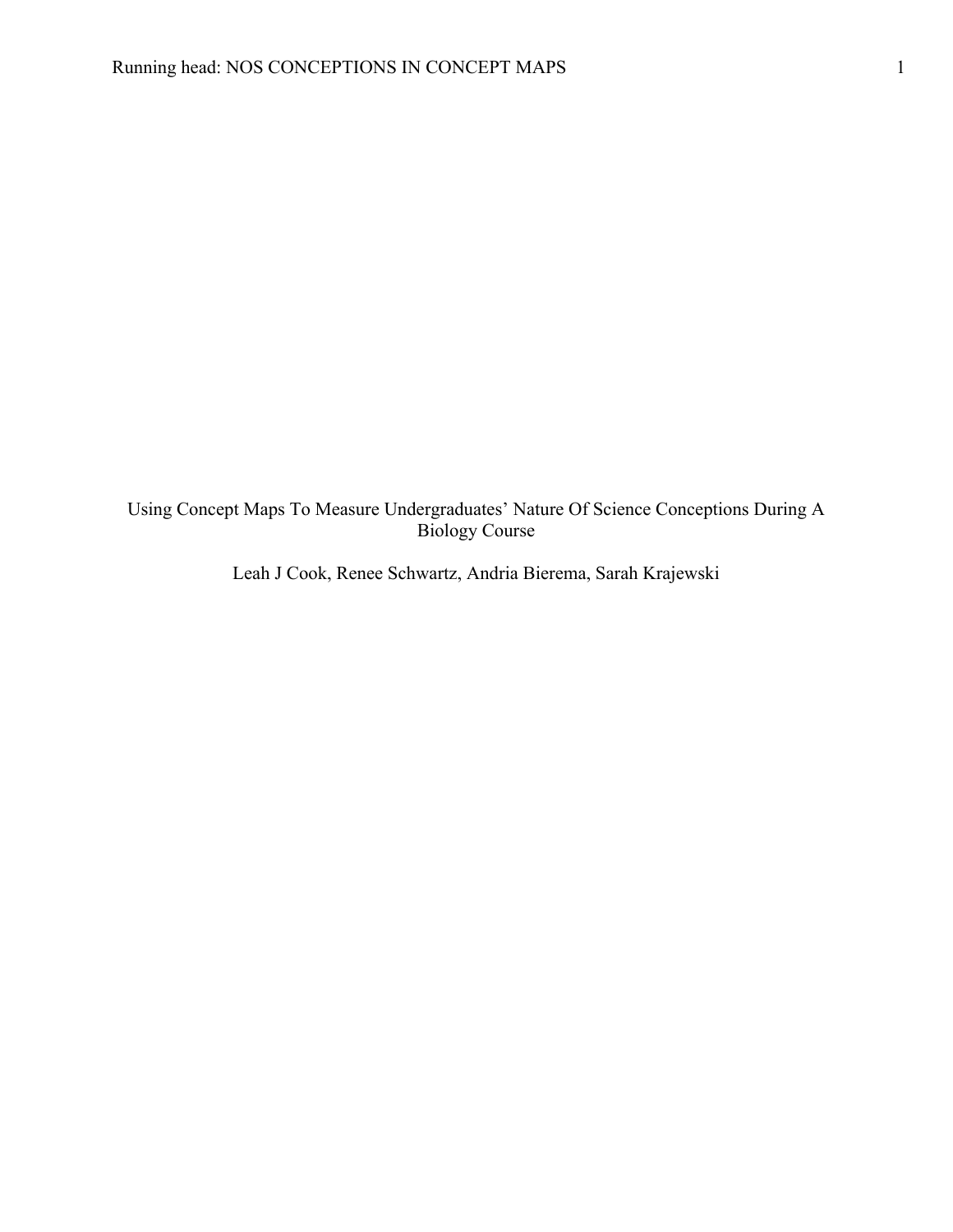## Abstract

The purpose of the study is to investigate what nature of science tenets undergraduate students integrate into concept maps throughout a semester. Nature of science refers to the epistemology of science, science as a way of knowing and includes the values and beliefs inherent to scientific knowledge (Lederman, 1992). The integration of nature of science tenets to classroom content will be reinforced using explicit-reflective instruction throughout the entire semester. Undergraduate students in a biology course will generate concept maps to review their nature of science understanding. Concept mapping will be used by the student to help understand what concepts are integrated into their cognitive structure of what they know about the tenets of nature of science.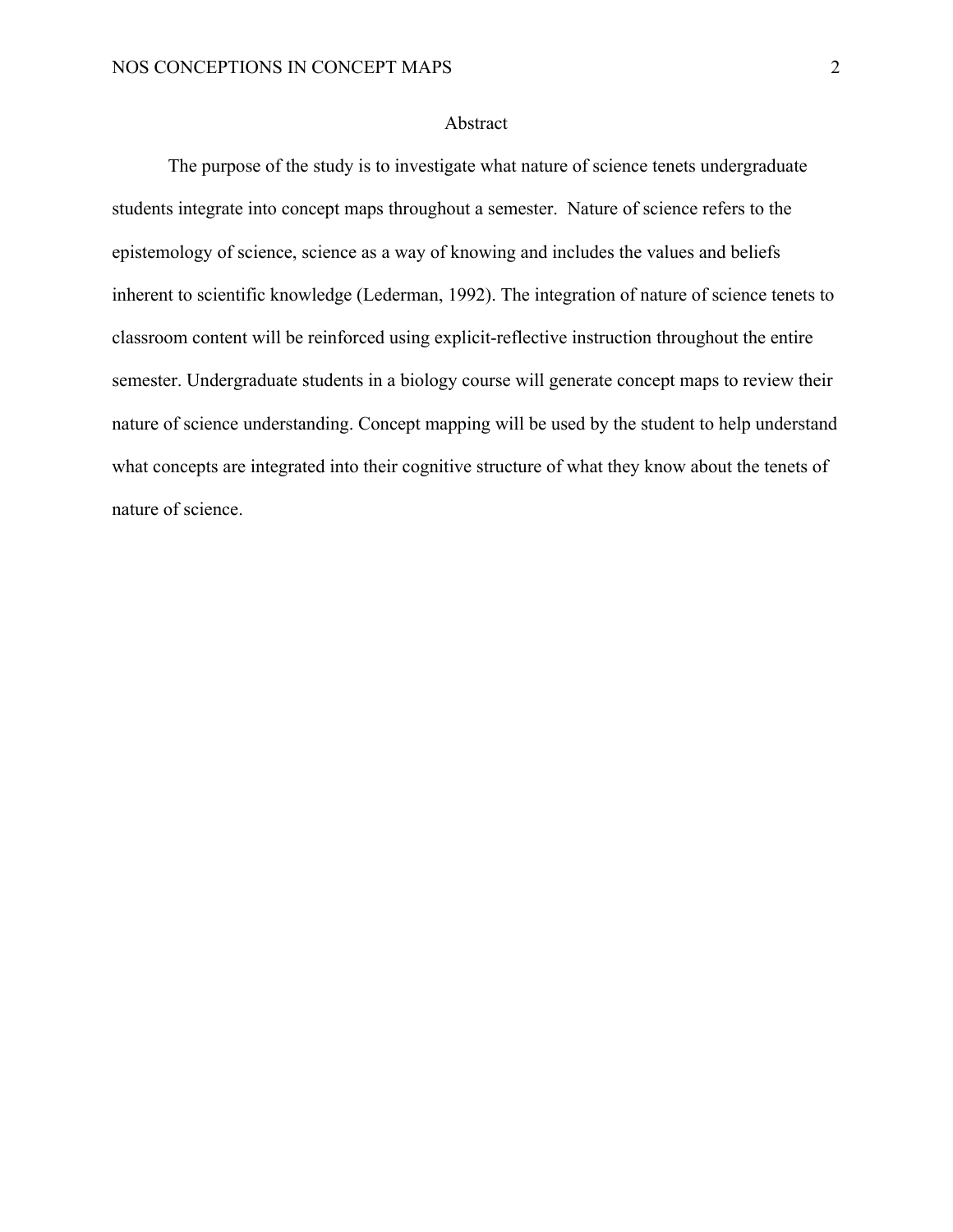# Using Concept Maps To Measure Undergraduates' Nature Of Science Conceptions During A Biology Course

Student conceptions of nature of science [NOS] have been on the forefront of science education for decades (Abd-El-Khalick, Bell, & Lederman, 1998). Encouraging literacy and aptitude within the K-16 population continues to be the focus of reform efforts (AAAS, 1993). Thus, researchers have identified specific NOS tenets that are relevant, accessible, and considered important for increased literacy and aptitude. The nature of science aspects and associated dimensions that are emphasized in the present study are: "empirical, inferential, creative, theory-laden, tentative, myth of 'The Scientific Method', scientific theories, scientific laws, social dimensions of science, and social and cultural embededness of science " (Abd-El-Khalick, 2012). These aspects, while listed here, are not independent of each other. For example, scientific knowledge is inherently tentative because of the subjective, creative, socio/cultural, empirical and inferential nature of science. The human and social elements of the scientific enterprise necessarily influence what and how science is practiced and accepted. For meaningful understanding of NOS, learners need to understand connections across aspects (Abd-El-Khalick& Lederman, 2000; Lederman, 2007). While there is a list of these tenets to broaden the scientific scope of literacy and aptitude, simply knowing the list will not provide ample framework or context. More work is necessary to connect the list of concepts into a framework that is better understood for students.

Although some may argue how NOS should be represented in a classroom, all will probably agree that these aspects are important to integrate and assess in a science classroom, including biology classrooms. Studies have indicated that an explicit reflective approach is necessary to provide students context in understanding NOS (Akerson, Abd-El-Khalick, &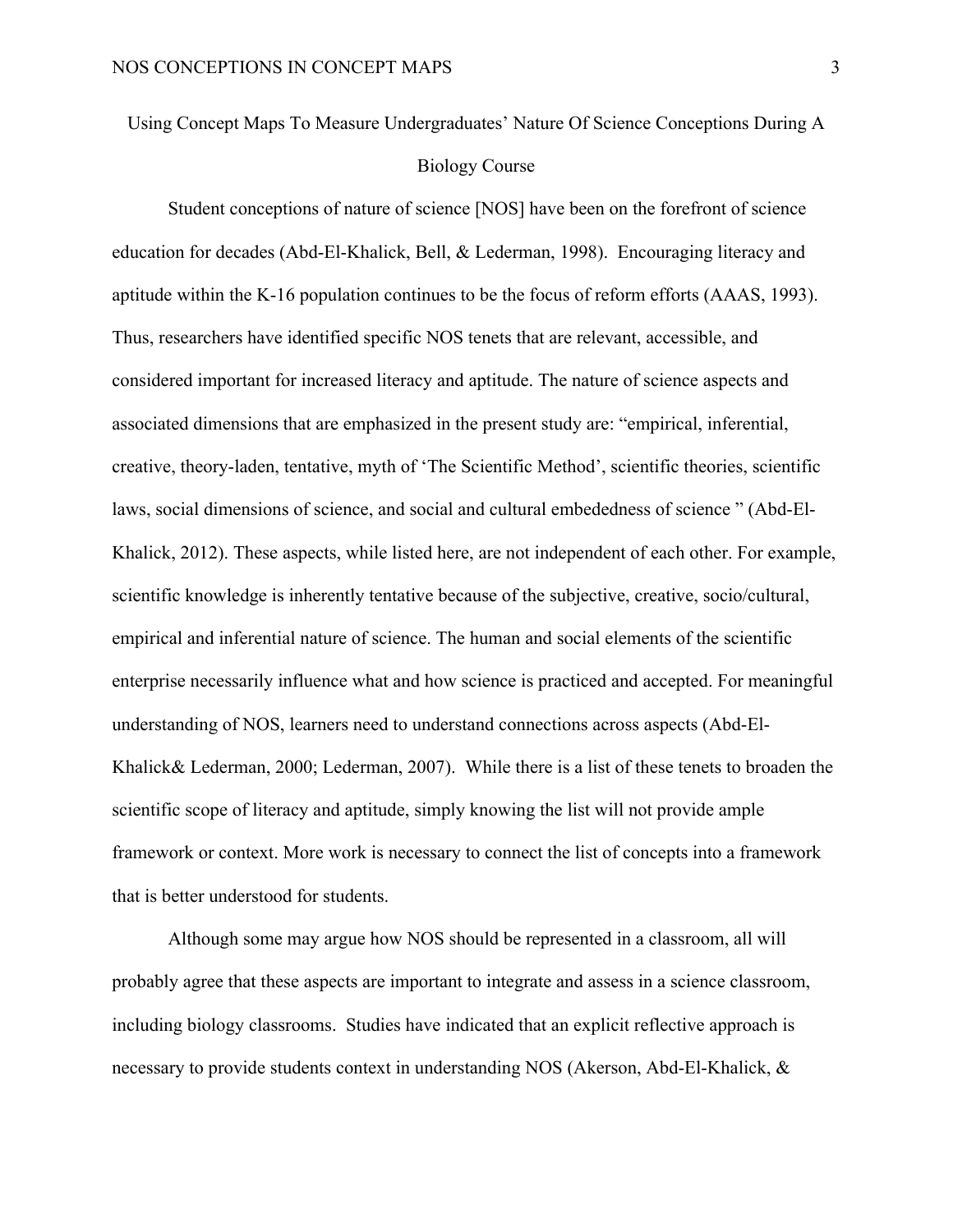#### NOS CONCEPTIONS IN CONCEPT MAPS 4

Lederman, 2000). However, few studies have been able to successfully show what cognitive structures students possess prior to an explicit reflective approach to learning NOS that is then embedded throughout the entire science course (Borda, Burgess, Plog, DeKalb, & Luce, 2009). Learners' cognitive structure of NOS conceptions may indicate how they see connections and relationships among aspects. A cognitive structure is a knowledge structure of an individual (Novak &Canas, 2006). Originally, a concept map was created to represent conceptual understanding of children (Novak &Canas, 2006). Using concept maps to dive into learners' conceptions of NOS may provide a better understanding of student cognitive structures they may have prior to instruction. This will benefit future work of how to integrate the NOS aspects and associated dimensions within a classroom. Furthermore, if NOS tenets exist in a student's understanding, there may be limited, relevant connections or relationships to other contexts. This study capturesundergraduates students' understanding of NOS and connections across aspects using four concept maps throughout a semester of undergraduate biology that included explicit reflective NOS instruction.

#### **Methodology**

Participants. The seventeen participants were of an undergraduate non-majors biology class from a Mid-western university. Some of the student participants were pre-service teachers. All the participants were in the same course and received the same instruction from the same instructor throughout the entire semester.

**Context**. The course is designed to help students utilize problem-solving techniques in a laboratory-based curriculum that promotes meaningful interrelationships of key biological concepts. The biological concepts start with NOS activities. Historical episodes were used teach cellular concepts including cell theory, genetics, molecular processes, and biotechnology. The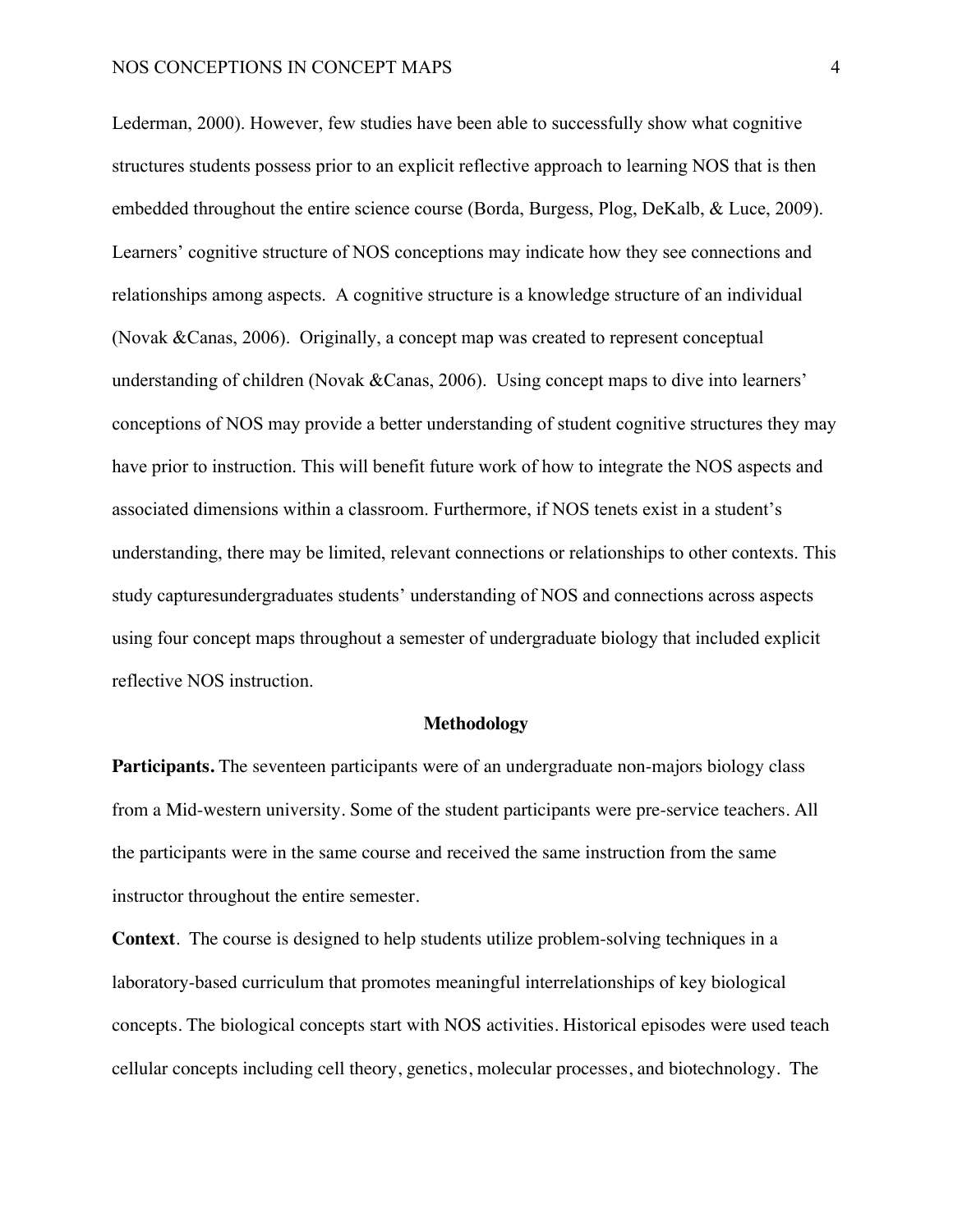NOS activities challenged students' ideas by highlighting alternative conceptions of science while reinforcing NOS. By completing this course, the students have opportunities to connect biotechnology concepts to fundamental concepts and socioscientific issues.

**Concept Mapping.** During the first week of class, students were presented a PowerPoint of how to construct a concept map and reasons to construct a concept map. The presentation was given by the primary researcher. Pre-made concept maps in the presentation were used to help define and show good practices of the following: identifying key concepts to answer the question, hierarchy, merging, linking, and branching. This instruction encouraged student participation and reinforced how to make concept maps. The students practiced making a concept map by answering a non-science question. A worksheet guided them through the process of concept mapping by 1) listing concepts that come to mind when answering the question, 2) Ranking the concepts from general to specific, 3) Mapping the concepts using linking words and best practices discussed in the presentation. Peer feedback was used in their practice map. Then, students completed their first of four concept maps, answering the question "What is science?". Each time a student completed a map, they generated their own concepts from what they learned in class. Four maps were collected and analyzed from each student throughout the semester  $(N=17)$ . The concept maps were completed four different times : at the beginning of the semester, after concept mapping instruction, post Nature of Science unit, and completed on the final class day prior to the last exam. All the maps were completed in class by the individual student and were not returned to the student.

#### **Results**

**Data Analysis**. All the concept maps were double blinded prior to review (names removed and map numbers removed). Each concept map was analyzed for hierarchy, merging, branching and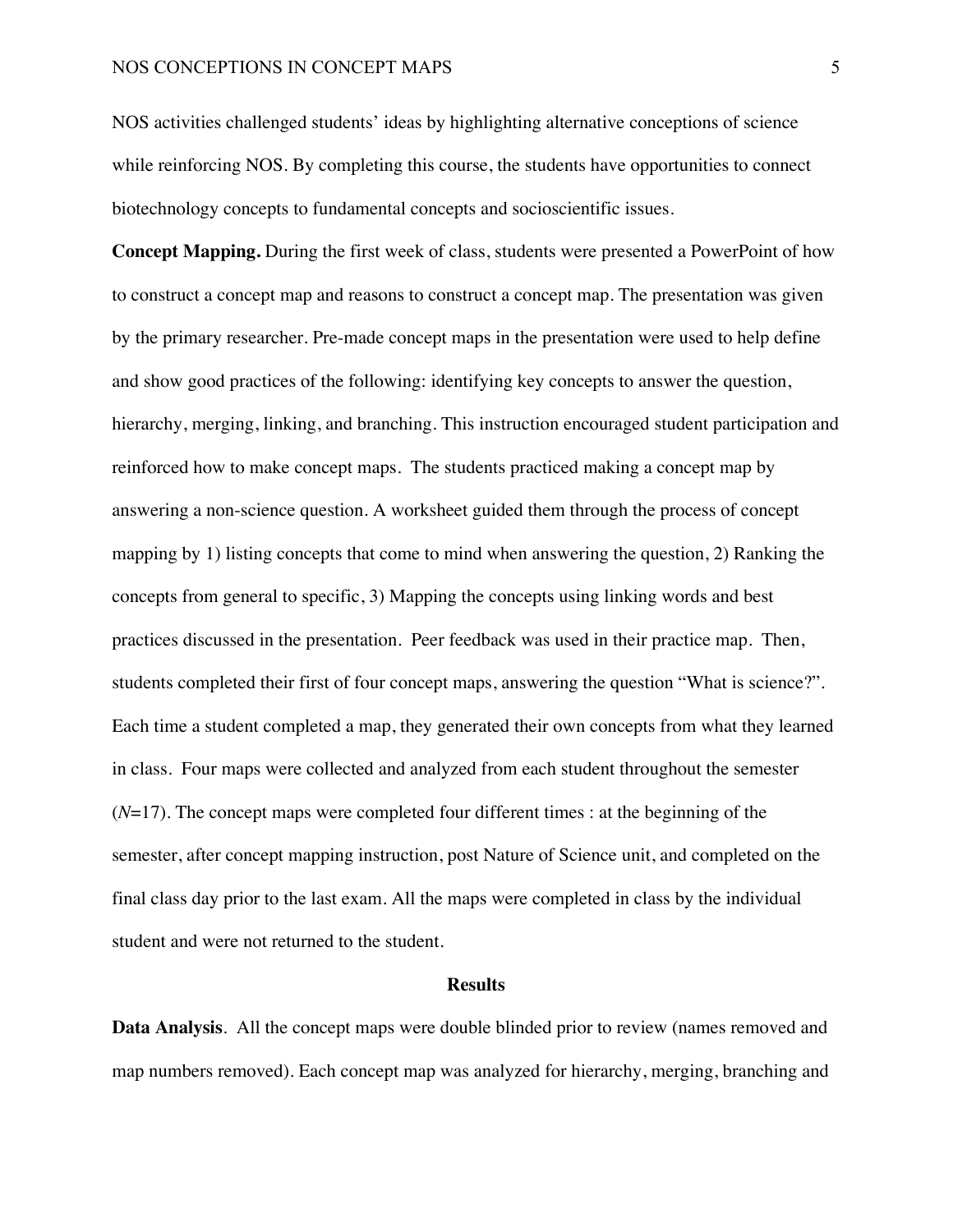number of concepts (Figure 1). For this paper, these are considered structural components of the concept map. A modified Novak and Gowin method (1984) was used to define how analysis might occur to analyze concept maps (Martin, Mintzes, &Clavijo, 2000; Quinn, Mintzes& Laws, 2004). Hierarchy refers to levels in a concept map. Merging occurs when two links from two concepts merge to one concept. Whereas, branching is identified with one concept branching into two concepts. Merging and branching suggest that the students understand relationships between the concepts. Concepts were counted as non-redundant concepts. To ensure inter-mapper reliability of .90, the fourth author who has experience in using concept maps analyzed the maps. The concept map data for each student for all four maps was analyzed using two-way repeated measures ANOVA (*N*=17). All the assumptions were assessed.

In addition, each concept map was analyzed for its NOSconcepts in specific terms. There were ten"consensus aspects of NOS and associated dimensions" that were reviewed from the literature to be significant to NOS understanding (Abd-El-Khalick, 2012). These terms and dimensions were explicit, reflectively used throughout the entire semester. The students were expected to know these aspects and were given in-class opportunities to apply these with biology key concepts. The NOS concept word/phrases were counted if they were located within the concept map. In addition, the idea of models in science was a strong component in the course and was a concept that was selected to be analyzed from the concept maps. The models concept was grouped within the NOS terminology to equal eleven components. The authors calculated the frequency of the terms per 17 mapsfor four maps events (Figure 2). The NOS terminology frequencies were totaled and analyzed using the two-way repeated measures ANOVA. By capturing a series of data throughout the semester using the concept maps, a trend of diversifying NOS concepts was observed.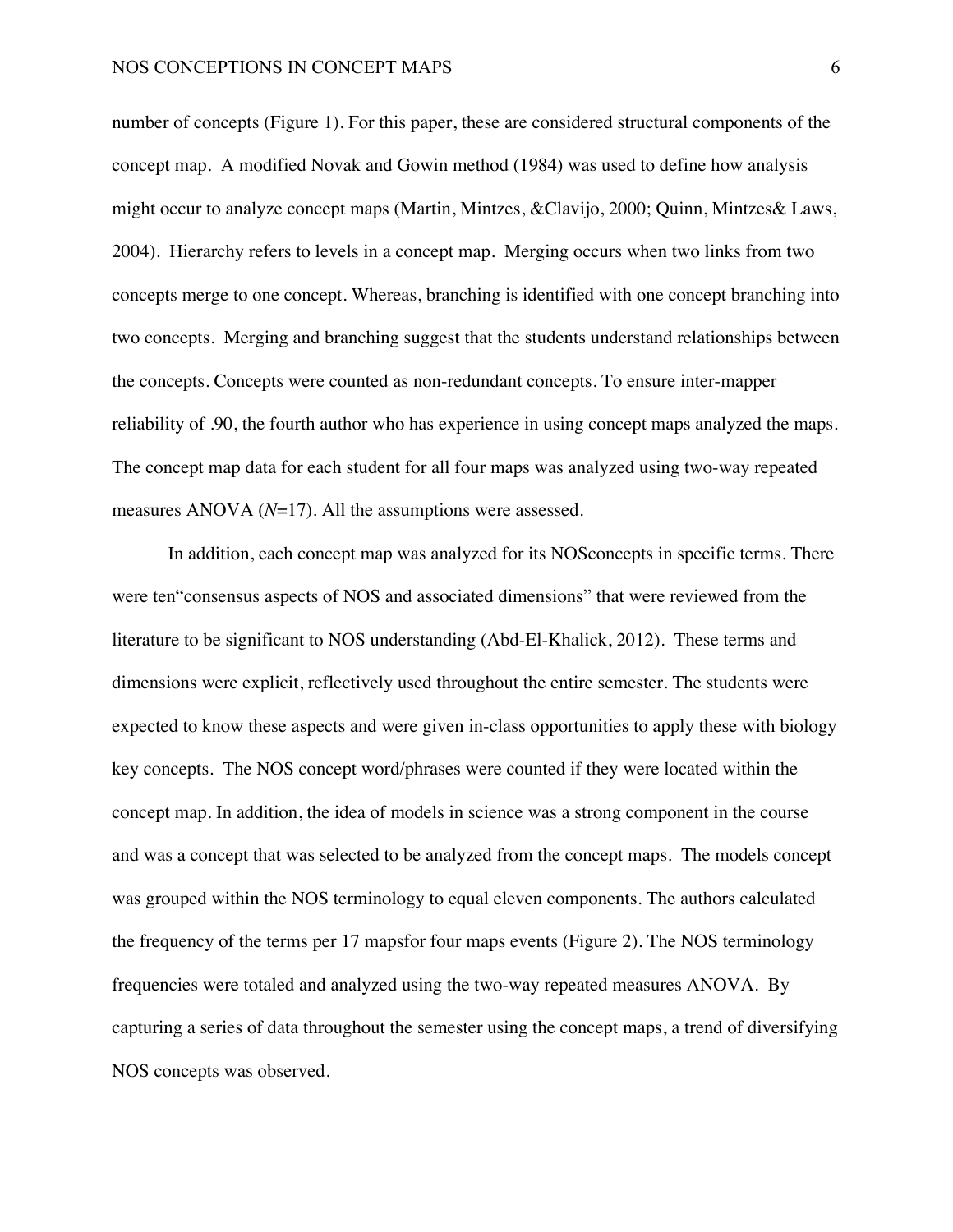**Findings.** Participants were asked to answer the question "What is science?" and draw four concept maps in a 15-week semester. The structural components means of Map 1 significantly increase before Map 2 (*p*<0.001), Map 3 (*p*<0.001), and Map 4 (*p*<0.001) (Figure 1). However, from Map 2 to Map 3 there is an increase in overall structural components mean and then a decrease from Map 3 to Map 4, (*p*=1; *p*=0.487, respectively). This decrease could be the result of students not changing their overall cognitive structure at this time of the semester. The hierarchy trend after the second map is similar to what was reported by Quinn, Mintzes, and Laws (2004).



*Figure 1.* Structural analysis of the concept maps

Throughout the semester, the concept maps illustrated an increase of NOS terminology (Figure 2). Further analyses would yield a significant main effect in the NOS terminology and in the concept map times (Figure 2).In the first map, three of the eleven NOS terminologies were diagramed. In the final map, ten of the eleven NOS terminology categories were represented in the concept maps. The diversity of NOS terms increased as the semester progressed (Figure 2).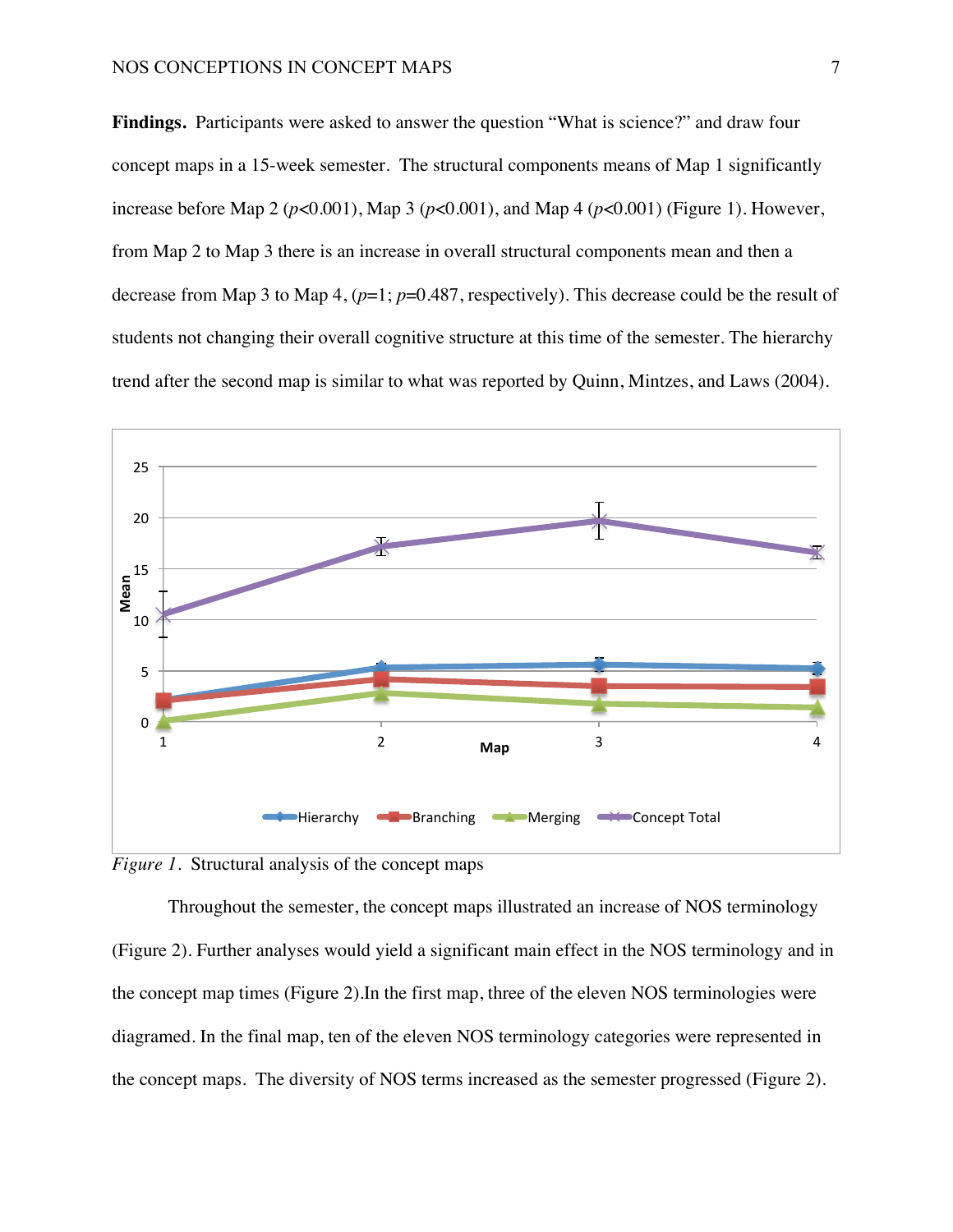Means for the total number of NOS concepts in the concept maps were also significantly different between the four maps,  $F(1.66, 26.71)=17$ ,  $p<0.001$ . This suggests that each time a concept map was created, the total NOS terms mean increased throughout the semester and were significantly different for each time a map was created.





#### **Discussion**

Overall, as the students' progressed throughout the semester, they were able to convey NOS understandings by identifying and increasing the number of NOS terms in their concept maps. This demonstrated the diversity of student NOS knowledge within their cognitive structure when asked "What is science?". This would imply that the students revised their knowledge structure unknowingly by including more NOS terminology each time they created a map during the semester. An interesting outcome was that students' increased the representation of NOS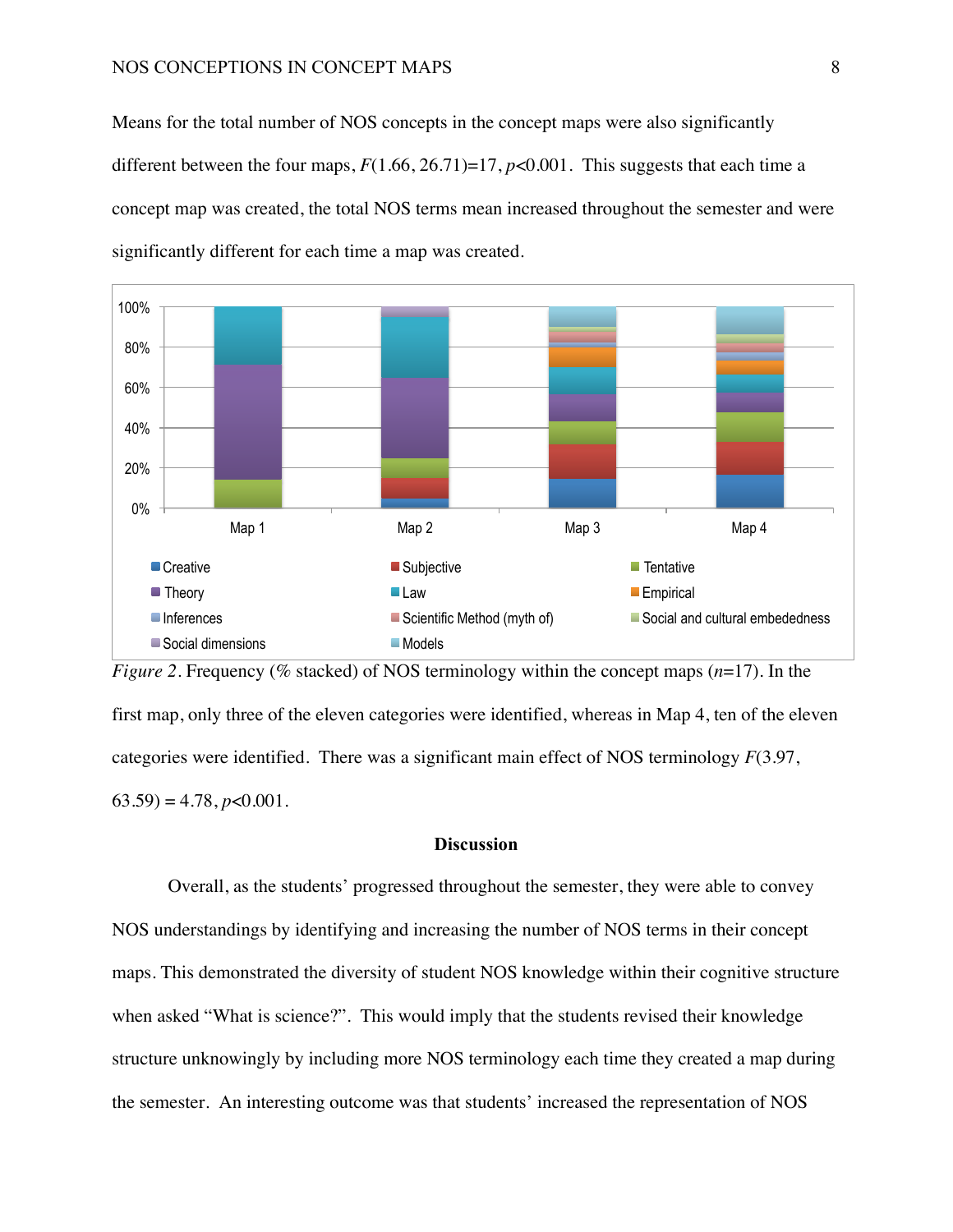terms in their concept maps but did not increase the structural complexity (e.g. merging, branching) of the concepts maps. Future studies may be needed to understand why this occurred.

The contribution of this concept mapping research is far reaching, it illustrates what few studies have been able to show; learners' mental models of NOS terminology. This research is important for understanding the progression of meaningful learning in the biology classroom, including pre-service curriculum and in-service teacher training. The study captured learners' cognitive structures prior to an explicit reflective approach and also throughout the entire science course. Creating meaningful learning opportunities through an explicit reflective approach can benefit the student by diversifying their understanding of certain concepts. These concept maps diagram the cognitive structure of NOS conceptions and indicate how the learners' viewed connections and relationships among NOS tenets and biological processes and concepts. This study represents the first step to understanding how undergraduates' represent their NOS conceptions. The trends exhibited within this study can help provide future educators new ideas of how to capture meaningful learning. Concept mapping is one tool that can be used in educational research to capture students understanding of the content and relationships to various contexts.

One particular study had the two groups of students create a concept maps with one group given NOS concepts and the other group require to generate the NOS concepts to map (Merle-Johnson, Promyod, Cheng, &Hanuscin, 2010). The groups given the concepts focused more on the relationships between the NOS concepts, whereas the group required to generate the concepts provided insight into the prior knowledge and knowledge progression (Merle-Johnson et al., 2013). As students were required to generate their concepts and connections for this study, the diversity of NOS term was mapped.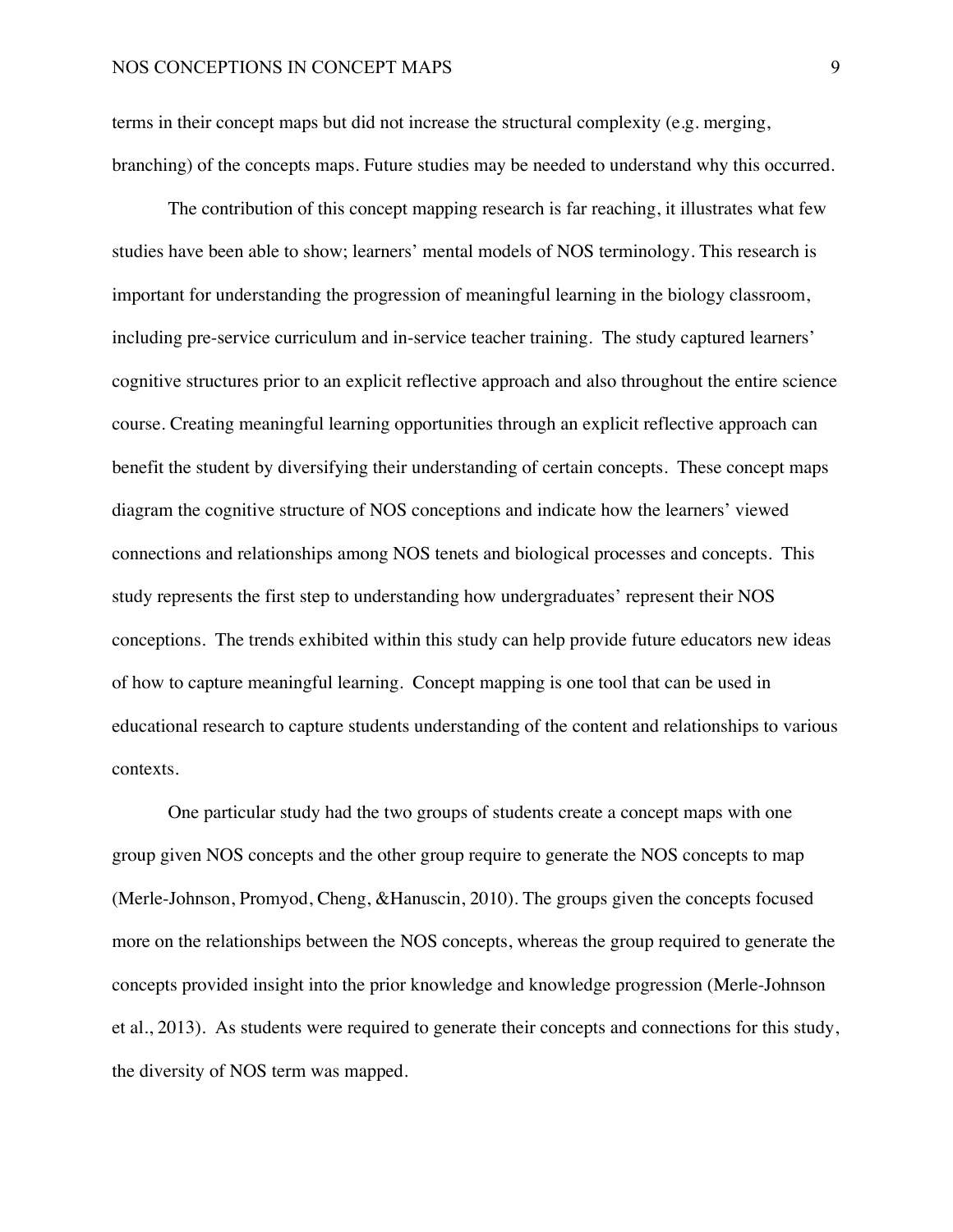Concept maps are a key to providing educators with insight into the thinking process involved in NOS comprehension. Further research is warranted to examine how learners are able to connect NOS to biology concepts. Such connections are a critical step in developing more sophisticated and meaningful conceptions between NOS *and* science (Krajewski& Schwartz, 2014; Schwartz & Lederman, 2002). For biology teachers who want to embed NOS within their biology curriculum, understanding such connections is essential (Krajewski& Schwartz, 2014).